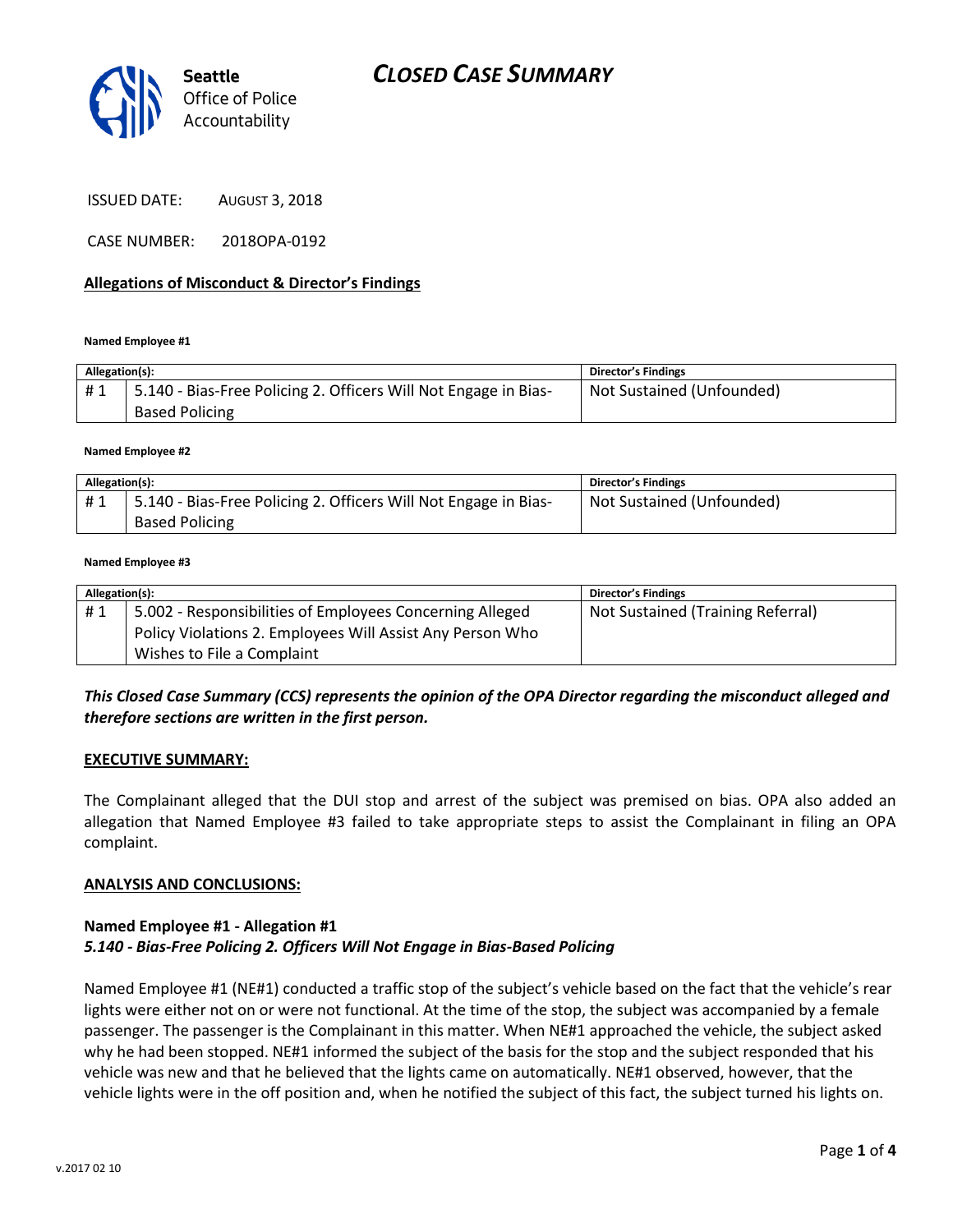

# *CLOSE CASE SUMMARY*

OPA CASE NUMBER: 2018OPA-0192

NE#1 then asked for his license, registration, and proof of insurance. He provided his license and proof of insurance and began looking for his registration. At that time, NE#1 asserted that he could smell alcohol emanating from the vehicle. NE#1 then asked the subject to turn off his vehicle and step outside. When the subject did so, NE#1 continued to smell the odor of alcohol. NE#1 reported that he asked the subject what he had been doing that evening and the subject stated that he had been at a friend's house. NE#1 further reported that he asked whether the subject had been drinking. NE#1 wrote in his General Offense Report that the subject acknowledged that he had been and admitted consuming between five to six drinks. NE#1 indicated in his report that when he asked the subject what his intoxication level was from one to ten (ten being the highest), the subject responded that he was at a three and a half. NE#1 further recounted that when he asked the subject at what level of intoxication would he be unsafe to drive, he stated six.

NE#1 asked the subject if he would perform voluntary Field Sobriety Tests (FSTs) and the subject agreed to do so. NE#1 reported that the subject showed clues of impairment when performing each of the FSTs. Accordingly, he made the decision to place the subject under arrest for DUI. Named Employee #2 (NE#2) arrived on the scene to provide back-up for NE#1. He began interacting with the Complainant. During this conversation, the Complainant asserted to NE#2 that the vehicle stop and the subject's arrest were due to his race. The subject is African-American. The Complainant additionally told the officers that she worked for the King County Prosecuting Attorney's Office and that, due to her experience dealing with these types of cases, she did not believe that there was a basis for the stop or arrest. She further complained that the subject was rushed into the DUI investigation and that she did not have the opportunity to offer him legal advice. While not germane to my findings, I note that I find it concerning that the Complainant, who self-identified multiple times as an employee of a prosecutor's office, contended that she had a right to provide legal advice to the subject and argued with the officers concerning the legal justification for the stop, investigation, and arrest. While perhaps not her intention, this could be viewed as improperly using her influence and position to sway a criminal investigation and, at the very least, has the appearance of impropriety.

The Complainant was transported to the precinct where, after consulting with an attorney, he took a Blood Alcohol Content (BAC) breath test twice. His BAC level was 0.065 and 0.064, respectively. He was cited and released with a hearing date. The Complainant's allegation of biased policing was relayed to Named Employee #3 (NE#3), who was the officers' supervisor. As discussed below, he did not initiate an OPA complaint based on her allegation or, for that matter, provide her with OPA's contact information.

SPD policy prohibits biased policing, which it defines as "the different treatment of any person by officers motivated by any characteristic of protected classes under state, federal, and local laws as well as other discernible personal characteristics of an individual." (SPD Policy 5.140.) This includes different treatment based on the race of the subject. (*See id*.) The policy describes when an allegation of biased policing occurs, explaining that: "an allegation of bias-based policing occurs whenever, from the perspective of a reasonable officer, a subject complains that he or she has received different treatment from an officer because of any discernable personal characteristic…" (*Id*.)

At their OPA interviews, both of the Named Employees denied engaging in biased policing in this instance. NE#1 explained that he did not know the subject's race prior to the stop. He contended that he initially effectuated the stop for a lawful reason and that he asked the subject out of the car because he smelled of alcohol, not because the subject was African-American. Moreover, NE#1 stated that treated this stop just like he would have treated any other potential DUI. He concluded that he did not approach this stop differently because of the subject's race. NE#2 also stated that the subject's race had nothing to do with the way he and NE#1 approached the call. NE#2 noted that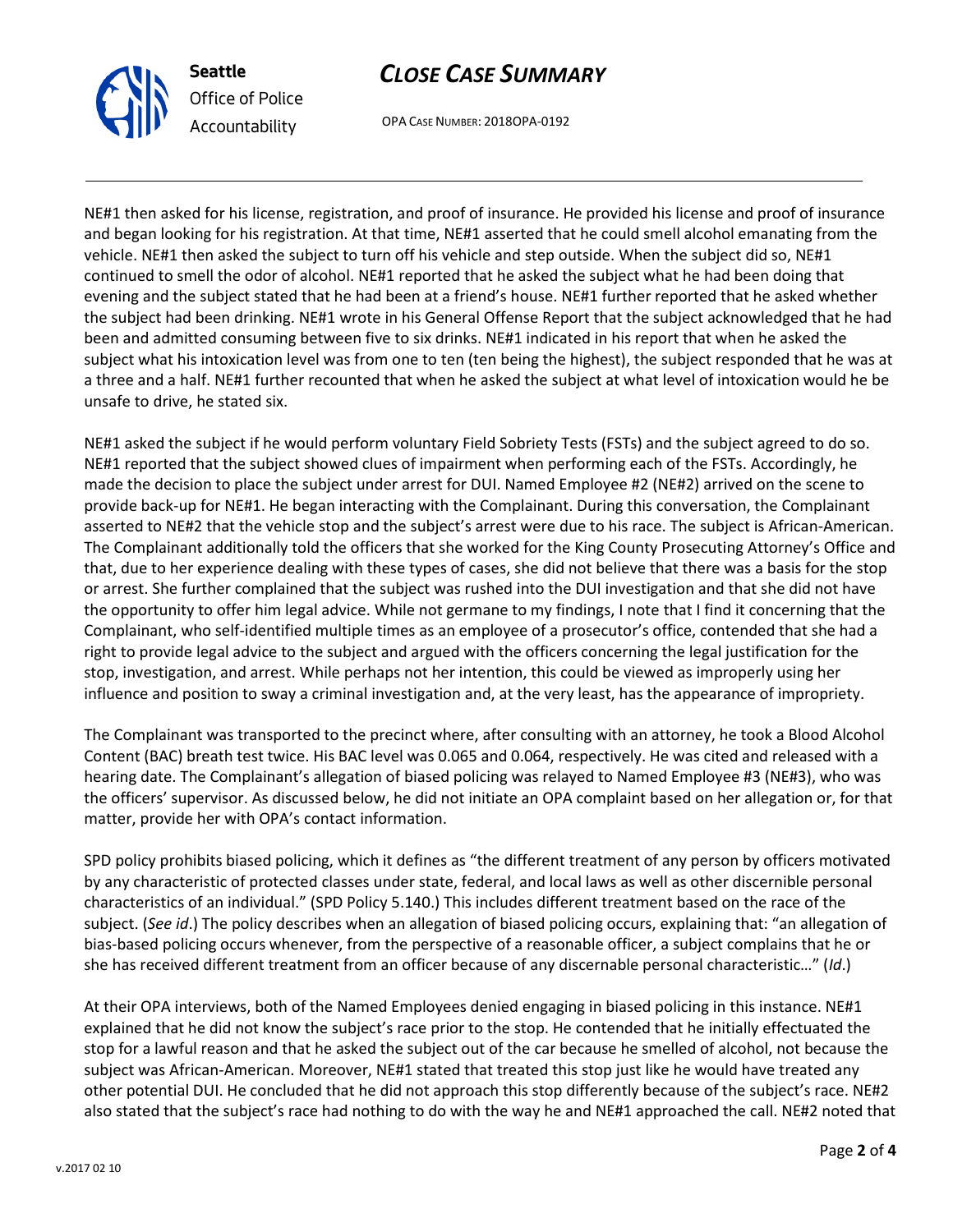

# *CLOSE CASE SUMMARY*

OPA CASE NUMBER: 2018OPA-0192

he was "of African descent" and that he was "just as dark as they get," and, as such, he did not engage in biased policing towards the subject (while he did not raise this issue at his OPA interview, NE#1 is also Black).

Based on my review of the record, I find insufficient evidence to establish biased policing. I conclude that the officers had reasonable suspicion to effectuate the initial traffic stop and then again had reasonable suspicion to believe that the subject was DUI. When the subject failed the FSTs, there was probable cause to place him under arrest. I find that the facts that comprised the officers' investigation, not the subject's race, was the basis for his stop and arrest. As such, I recommend that this allegation be Not Sustained – Unfounded.

## Recommended Finding: **Not Sustained (Unfounded)**

## **Named Employee #2 - Allegation #1** *5.140 - Bias-Free Policing 2. Officers Will Not Engage in Bias-Based Policing*

For the same reasons as stated above (*see* Named Employee #1, Allegation #1), I recommend that this allegation be Not Sustained – Unfounded.

Recommended Finding: **Not Sustained (Unfounded)**

## **Named Employee #3 - Allegation #1**

## *5.002 - Responsibilities of Employees Concerning Alleged Policy Violations 2. Employees Will Assist Any Person Who Wishes to File a Complaint*

As noted in the OPA's Auditor's certification memo, there is some confusion concerning the allegation that was ultimately classified against NE#3. The Auditor is correct that OPA initially intended to investigate whether NE#1 failed to refer a non-activation of BWV to OPA. However, for a reason that I cannot readily discern, instead of investigating NE#3 under SPD Policy 5.002-POL-5, which concerns a supervisor's obligation to investigate or refer misconduct, OPA instead classified SPD Policy 5.002-POL-2, which sets forth the responsibility of SPD employees to assist any person who wishes to file a complaint. This appears to have been an error by the OPA employee assigned to classify this matter. That being said, this policy, which is discussed below, is equally applicable to NE#3's conduct in this instance.

NE#3 contended that he did not violate this policy as the Complainant did not, in fact, wish to make a complaint. The BWV captured her saying that she believed that a complaint would not go anywhere, but she also asked whether she would be listed as the "complainant" and NE#3 said that she would. As such, it appeared to me that she believed that some formal complaint was being filed on her behalf. However, no such complaint was ever filed by NE#3 and he failed to provide her with OPA's contact information. Perhaps this was simply a miscommunication; however, NE#3 should have provided this information to the Complainant or, in the alternative, should have actually filed an OPA complaint on her behalf.

Moreover, in failing to file an OPA complaint on her behalf or to give her OPA's contact information, NE#3 also technically violated the versions of SPD Policies 5.140-POL-6 and 7 that were in effect on the date in question. These policies allowed for a supervisor to complete a bias review if, after conducting a preliminary investigation, the supervisor believed that no misconduct occurred *and* if the supervisor was able to resolve the bias complaint to the